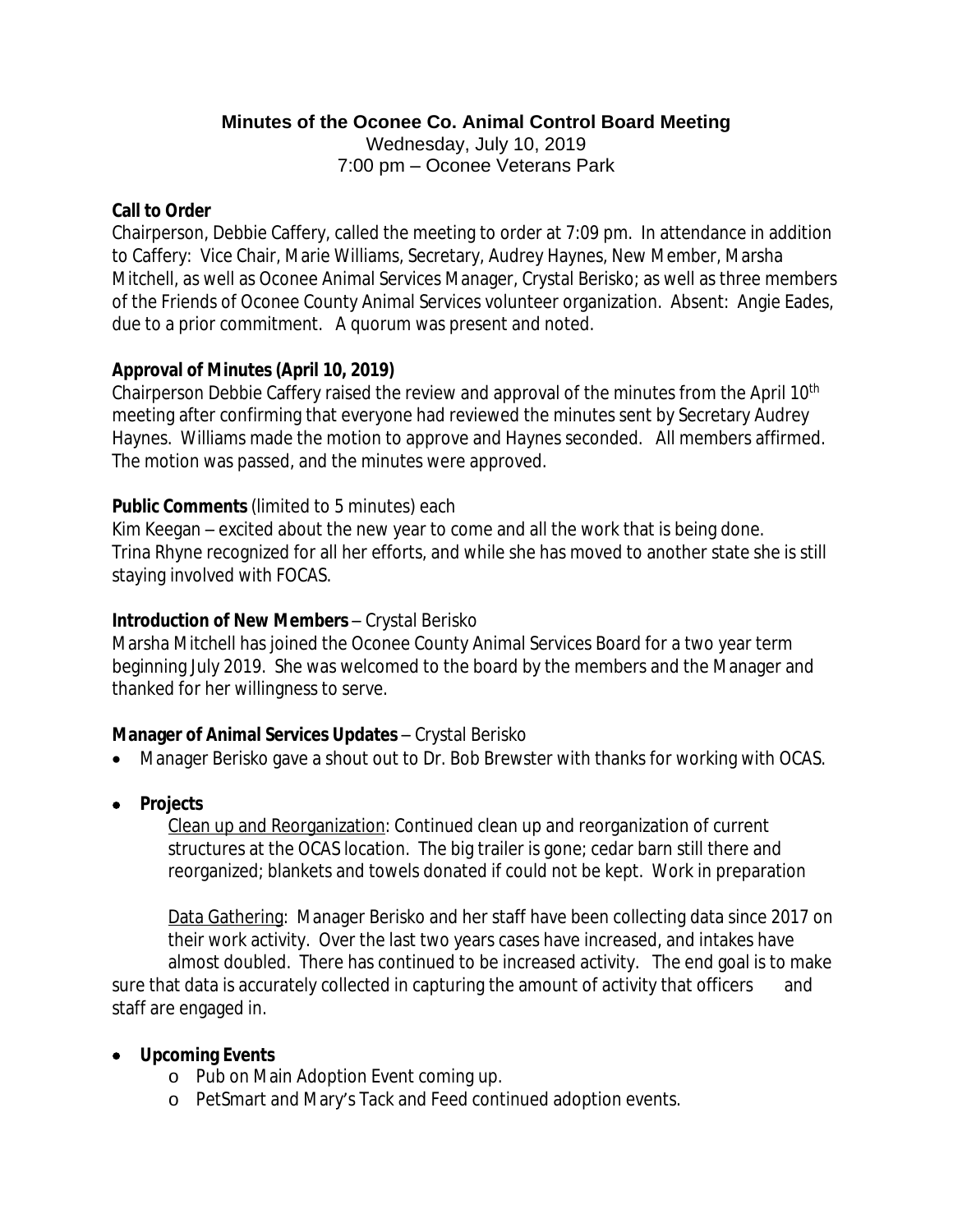- o JULY 31 at Oconee Civic Center 6 to 8:30 Volunteer Appreciation and Recruitment Event
	- Theme: You are an essential piece of the puzzle
	- 8 different themed tables for quests; information tables for recruitment
	- Catered
	- **Core Volunteers will be recognized**

# **Approved Budget**

- Manager Berisko discussed the approved budget for this fiscal year. Included will be more resources for medical expenses for animal needs. In addition, staff will be able to receive the pre-rabies exposure vaccinations.
- There are also indications that the incinerator may be able to be replaced in the future given the age of the current one.
- She also reported that two new fleet vehicles have been added as resources; Ford transit van and a new bay trucks; one pickup truck will be gone due to mileage.

### **Progress of Animal Shelter Renovation**

Manager Berisko took the Advisory Board through the proposed changes to the current structure and explained the additions and restructuring of the interior. She conveyed that her number one concern was the safety and comfort of the animals. She also shared that she and the staff were quite happy with the projected changes and improvements and work may begin as early as next year.

## **Confirm Upcoming Quarterly Meeting Dates**

After brief discussion among the members and Manager Berisko, the following dates were agreed upon for this term's meeting times.

- o Oct 9, 2019
- o January 8, 2019
- o April 15, 2019

#### **New Business**

o Manager Berisko and the Advisory Board conveyed congratulations to Friends of Oconee County Animal Services for excellent work on their June fundraiser: Dine to be Kind. It was